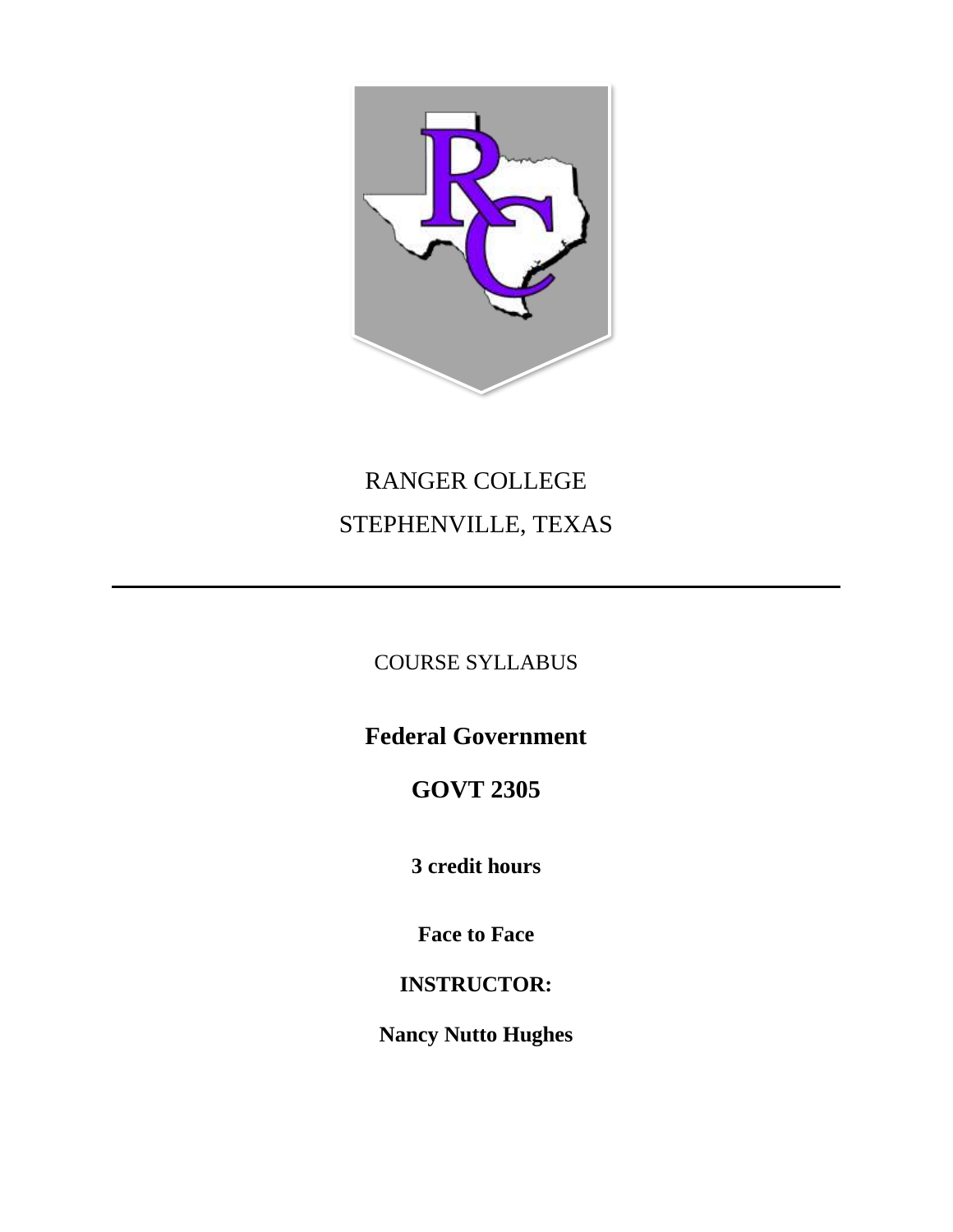| <b>INSTRUCTOR:</b> Nancy Nutto Hughes |
|---------------------------------------|
| nhughes@rangercollege.edu             |
| By appointment                        |
| 254-631-2377                          |
| By appointment                        |
|                                       |

#### **I. Texas Core Curriculum Statement of Purpose**

Through the Texas Core Curriculum, students will gain a foundation of knowledge of human cultures and the physical and natural world, develop principles of personal and social responsibility for living in a diverse world, and advance intellectual and practical skills that are essential for all learning.

#### **II. Course Description**

A study of the federal constitution; the organization and administration of the federal system; political participation by the individual, and the principles which underlie American democracy.

#### **III. Required Background or Prerequisite**

Only prerequisites are a desire to learn, a willingness to learn and consider different viewpoints, and the self-discipline to prepare for class, timely complete assignments, and prepare for exams.

#### **IV. Required Textbook and Course Materials**

Wilson, James Q, John J. Dilulio, Jr. and Meena Bose. 2014. American Government, Brief Version, 13th ed. 2018 ISBN-10: 1305956346 ISBN-13: 9781305956346

Additional course material include (but are not limited to) handouts, power point presentations, assigned reading materials, and videos. These will be available both in class and on Blackboard.

#### **V. Course Purpose**

Focus on consideration of the Constitution of the United States and the constitutions of the states, with special emphasis on that of Texas. Course involves the analysis of governmental institutions, political behavior, civic engagement, and their political and philosophical foundations.

#### **VI. Learning Outcomes**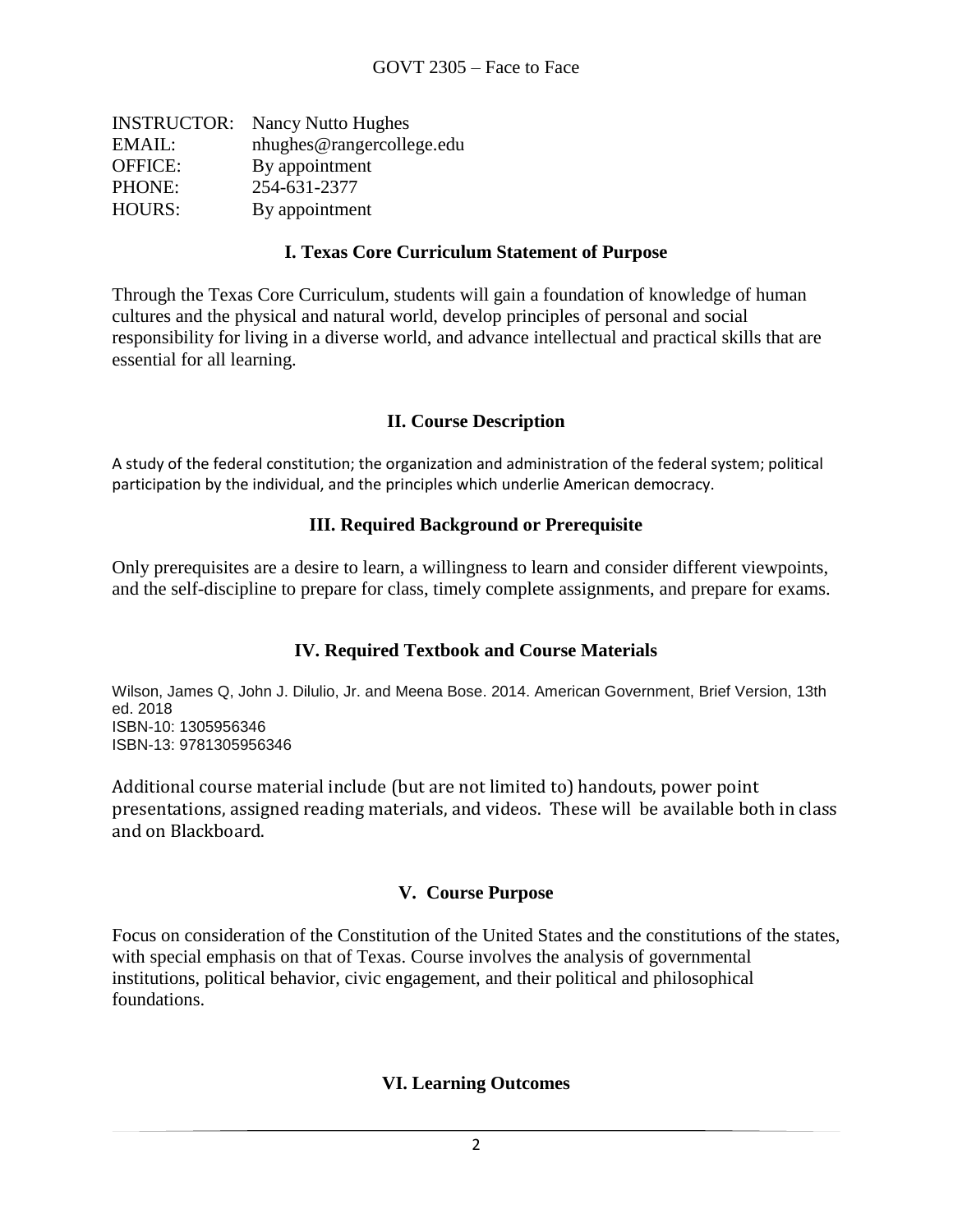- Explain the origin and development of constitutional democracy in the United States.
- Demonstrate knowledge of the federal system.
- Describe separation of powers and checks and balances in both theory and practice.
- Demonstrate knowledge of the legislative, executive, and judicial branches of the federal government.
- Evaluate the role of public opinion, interest groups, and political parties in the political system.
- Analyze the election process.
- Describe the rights and responsibilities of citizens.
- Analyze issues and policies in U.S. politics.

#### **VII. Core Objectives**

This course meets the following of the six Core Objectives established by Texas:

- $\boxtimes$  **Critical Thinking Skills (CT)** Creative thinking, innovation, inquiry, and analysis; evaluation and synthesis of information
- $\boxtimes$  **Communication Skills (COM)** effective development, interpretation and expression of ideas through written, oral, and visual communication
- $\Box$  **Empirical and Quantitative Skills (EQS)** The manipulation and analysis of numerical data or observable facts resulting in informed conclusions
- $\boxtimes$  **Teamwork (TW)** The ability to consider different points of view and to work effectively with others to support a shared purpose or goal
- $\boxtimes$  **Social Responsibility (SR)** Intercultural competence, knowledge of civic responsibility, and the ability to engage effectively in regional, national, and global communities
- $\boxtimes$  **Personal Responsibility (PR)** The ability to connect choices, actions, and consequences to ethical decision-making

#### **VIII. Methods of Instruction**

This course is taught in units. For each unit, there will be assigned reading, lecture, power point presentations, discussion of relevant current events, and a unit exam. In addition, relevant videos will used. Some units may include addition assignments and hot topics (mini essays). In place of a term paper, a semester project is utilized.

#### **IX. Methods of Assessment**

• **Class Participation (10% of course grade)(CT, COM, TW, SR, PR).**  Class participation includes:

Preparing for attending class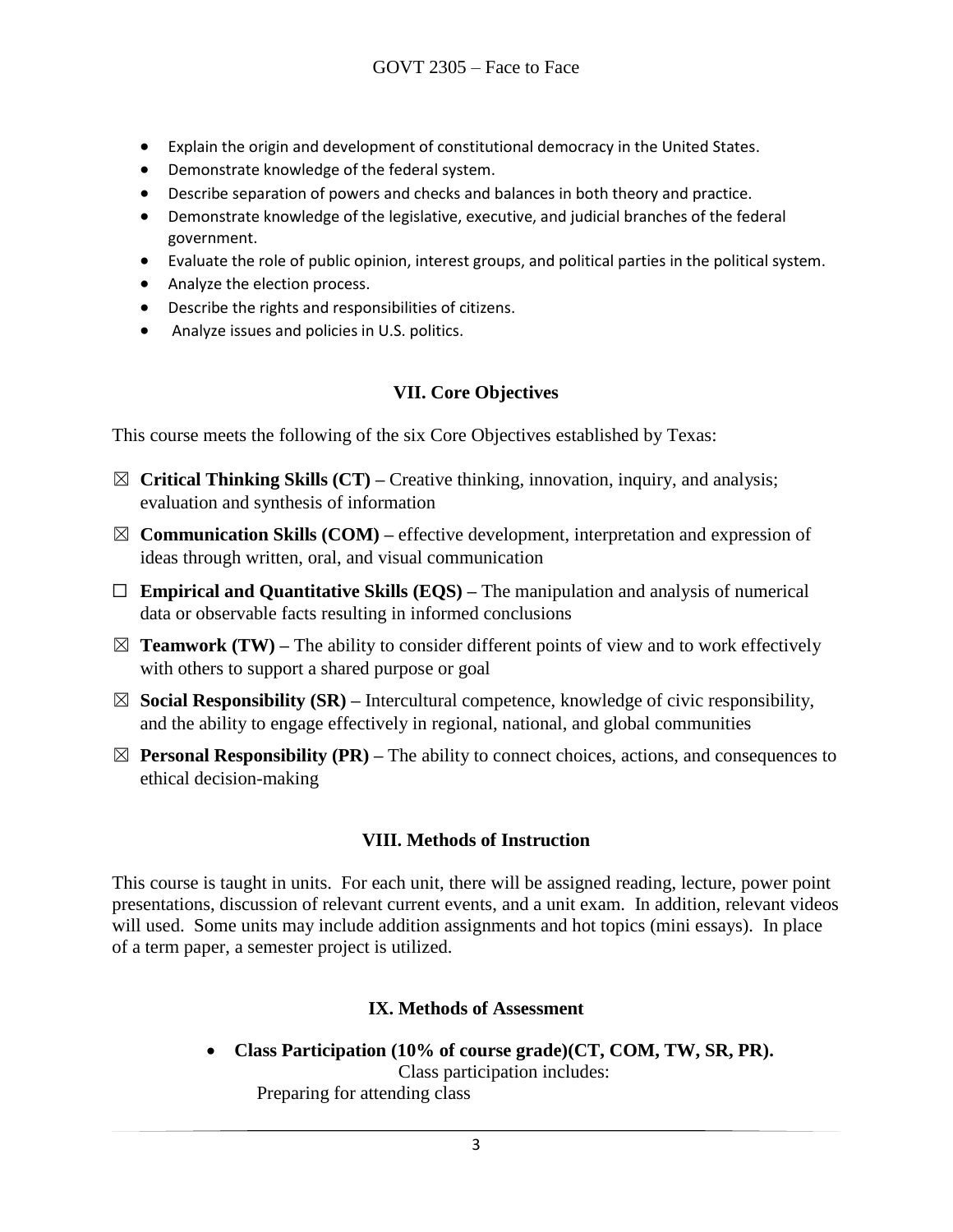Having a current event that relates to government

(international, national, state, or local) for each class meeting.

Respectfully participating in discussions

Answering questions in class

- **Unit Exams (50 % total, each worth 10% of course grade)(CT, COM, SR, PR).** An exam will be given after each of the 5 units. Exams will be a combination of essay, short answer, fill in the blank, and multiple choice.
- **10 Things I have learned Project (10 % of course grade)(CT, COM,SR, PR).** List ten things you have learned in this course. Under each item, write 2 -3 sentences explaining just what you learned and the impact it has had on you..
- **Semester Project (10 % of course grade)(CT, COM, SR, PR).** During the course, collect 10 political cartoons. For each cartoon, describe what the cartoons portrays, identify and an analysis the current event the cartoon is documenting, and give your pion of the issue the cartoon addresses. This is in place of a term paper, so give this project your due diligence.
- **Pop Quizzes and Class Assignments (10 % of course grade)(CT, COM, SR, PR).** Pop Quizzes may be given to assess understanding, reinforce study habits, or as needed. Likewise, as discussion, student interest, or unit material dictates short assignments may be given including Hot Topics (mini essays on a current government issue). Ample time will be given to complete these. There will be no make ups for assignments or quizzes missed.
- **Comprehensive Final (10% of course grade)(CT, COM, SR, PR).** Final will be essay, short answer, fill in the blank, and multiple choice.
- **Extra credit (COM,PR).** Extra credit is available for:

Turning in the Cartoon Project any time before the day of the actual due date. Up to 5 points added to grade on project.

Personally interviewing a public elected official and writing a short, concise paper concerning the interview including your opinion. Paper must be turned in by due date. Up to three points may be added to your course average.

Grading scale:  $A = 90-100\%$   $B = 80-89$   $C = 70-79$   $D = 60-69$   $F = Below 60$ 

#### **X. Course/Classroom Policies**

- 1. Attend class. It is very hard to learn if you are not present.
- 2. Attend class prepared. It is very hard to learn if you are not mentally, emotionally, and intellectually present.
- 3. Unexcused absences. The only excused absences are those defined by Ranger College. If you know ahead of time you will be absent, notify me either in person or by email. If unforeseen circumstances occur, let me know ASAP. Do not wait until he final to inform me.
- 4. Make up work. A make up for a missed unit exam may be taken within 2 weeks of the original exam date. After that, a grade of 0 will be entered for the exam. There are no makes up for anything else in this course.
- 5. Late work. Late work will not receive full credit. The later the work, the less the credit.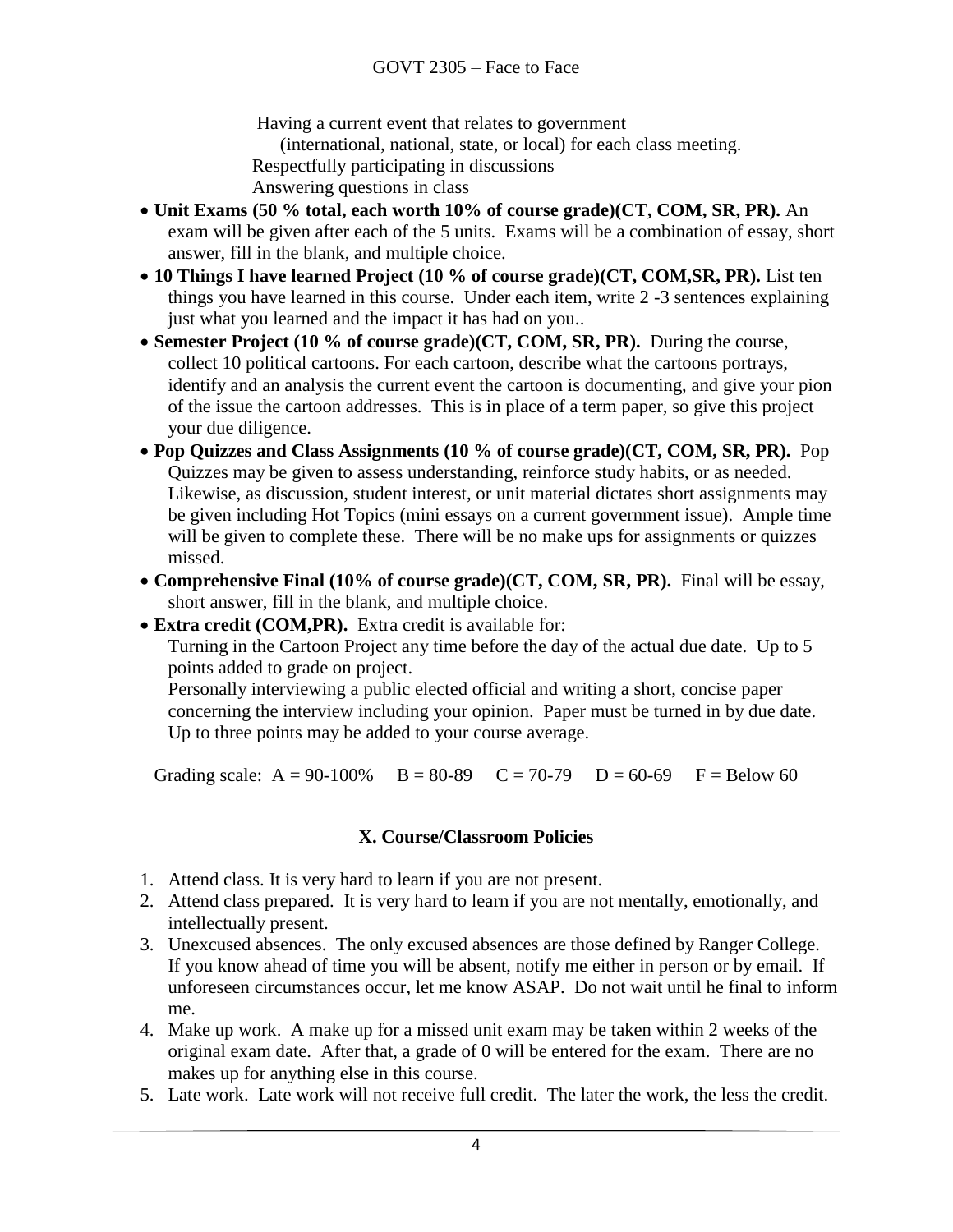- 6. DO NOT CHEAT. You will take a quiz over plagiarism. First time, you will get a zero on the assignment/exam/project. Second time, you will be pursed under any or all possible consequence authorized by Ranger College.
- 7. NO HAND CRACK. Hand crack is all those electronic digital gizmos we are all addicted to…including but not limited to cell phones, tablets, laptops, recording devises, headphones, music/media players. Keep them up and out of sight. If there is some massive overriding circumstance where you are expecting an extremely significant call, tell me before class.
- 8. Contacting me. If you have assignments to turn in or unforeseeable circumstances, confusion over material or an assignment, or any other class related issue, contact me. Email me at [nhughes@rangercollege.edu.](mailto:nhughes@rangercollege.edu) Include your name, course, and class time/section. I make effort to respond within 24 hours. Please keep in mind that students tend to be nocturnal…I am not.

#### **XI. Course Outline/Schedule**

Course Units: Unit 1 Introduction to what is government, types of governments world-wide, Federalism, US Constitution – its history, its writing, and its content.

Unit 2 – Executive Branch

Unit 3 – Legislative Branch

- Unit 4 Judicial Branch
- Unit 5 Citizenship, Political Process

Dates may be subject to revision. Any revisions will be announced in calls, posted on Blackboard, and announcement send on Blackboard.

| Week           | Topic/Assignment               |
|----------------|--------------------------------|
|                | Introduction to Course, Unit 1 |
| $\mathbf{2}$   | Unit 1                         |
| $\overline{3}$ | Unit 1                         |
| $\overline{4}$ | Rw & Exam Unit 1, Unit 2       |
| 5              | Unit 2                         |
| 6              | Unit 2                         |
| 7              | Rw & Exam Unit 2, Unit 3       |
| 8              | Unit 3                         |
| 9              | Rw & Exam Unit 3               |
| 10             | Unit 4                         |
| 11             | Unit $4$ – election recap      |
| 12             | Unit 4, Cartoon due            |
| 13             | Unit 5                         |
| 14             | Rw & Exam Unit 5               |
| 15             | <b>Course Review</b>           |
| 16             | Final                          |

#### **XII. Non-Discrimination Statement**